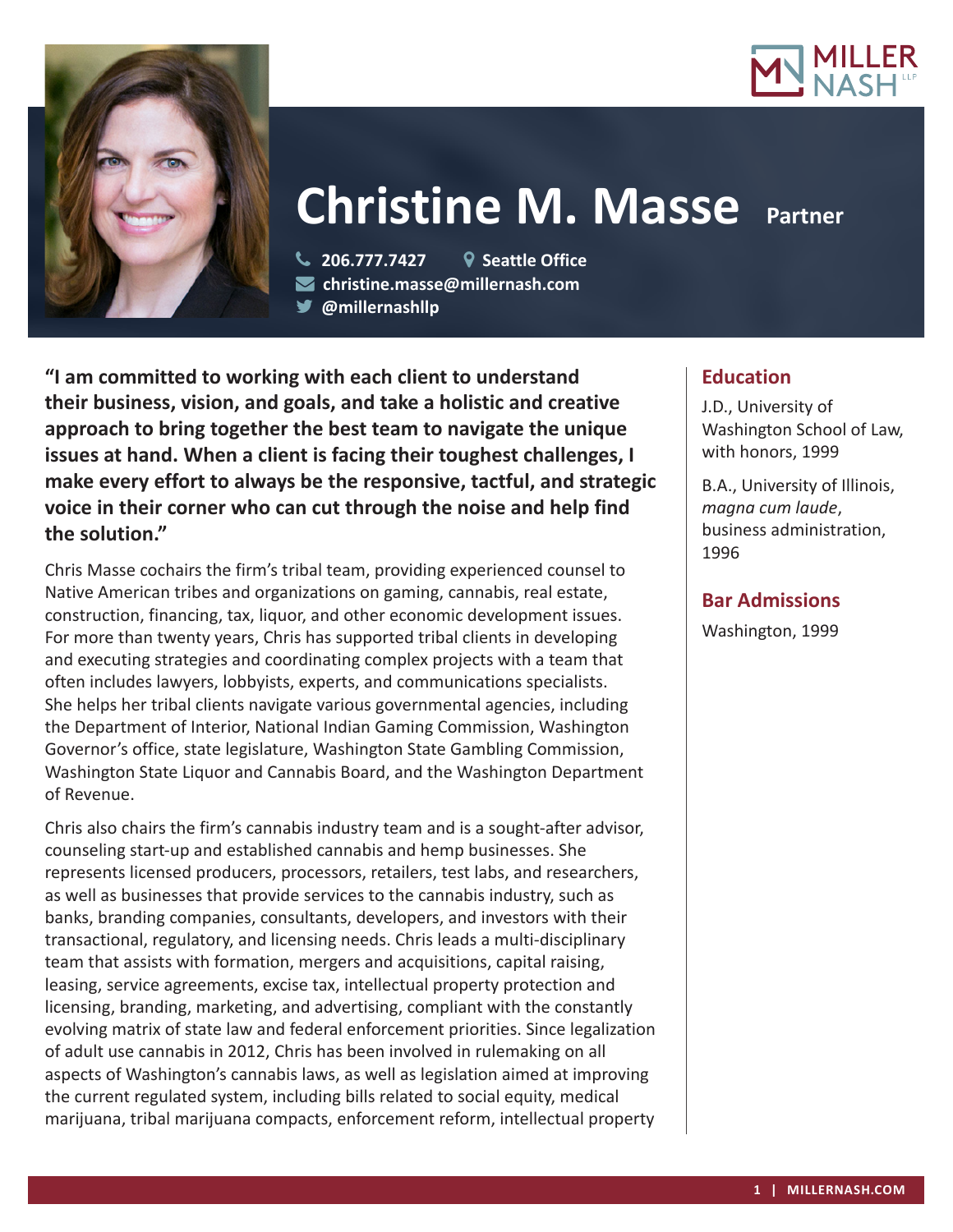

protection, and omnibus bills to improve the overall marketplace. She maintains a practice before the Washington State Liquor and Cannabis Board and coordinates with the firm's Portland office to advise Oregon cannabis and hemp clients.

# **Professional Activities**

- International Masters of Gaming Law (IMGL), Member
	- Spring Conference Co-Chair, 2022
- King County Bar Association, Member
- Washington State Bar Association – Indian Law Section, Member
- American Bar Association, Member
- **Federal Bar Association, Member**

# **Representative Experience**

## **Tribal Gaming**

- Coauthored Washington State House Bill 2638, which authorized tribes in Washington to engage in sports wagering. Testified in support of the bill, worked on drafts and amendments of the bill with tribal and state staff.
- Negotiated and drafted inaugural sports wagering compacts in Washington. Worked on licensing rules, tribal gaming ordinance amendments, preparation of internal controls, review of vendor agreements, and implementation.
- Negotiated and drafted gaming compacts and amendments related to tribal lottery systems, table games, wager limits and credit, progressive jackpots, internal controls and operating standards, licensing system improvements, and general modernization.
- Negotiated and drafted general vendor contracts with casinos. Handled licensing matters before tribal gaming agencies and state regulators.
- Counseled various tribal clients on credit facilities, secured with gaming and other revenue, for construction and expansion of gaming and resort properties. Secured National Indian Gaming Commission declination letters and worked with the Washington State Gambling Commission to secure licensing exemptions for lenders.

## **Tribal Cannabis**

- Coauthored Washington State House Bill 2000, which authorized the state to enter into cannabis compacts with Washington tribes. Lobbied for passage of the bill, worked on drafts and amendments of the bill with tribal and state staff.
- Coauthored Washington's inaugural tribal-state cannabis compact, and subsequent other cannabis compacts in Washington.
- Counseled numerous tribal clients on cannabis implementation, including entity and regulatory structure, tribal cannabis codes, formation documents for commercial cannabis entities, banking and credit relationships, vendor contracts, and other regulatory and transactional issues related to tribal cannabis activities.
- Counseled a Michigan tribe on entering lease with a commercial cannabis tenant on the tribe's lands, including handling negotiations with the state, revisions to tribal code, lease review, and other compliance issues.

## **Tribal Liquor**

 Negotiated and drafted inaugural memorandum of agreement (MOA) between a Washington tribe and the Washington State Liquor and Cannabis Board related to liquor licensing in Indian country and related tax issues. Handled subsequent negotiations for other Washington tribes. Regularly advise on compliance with MOAs and tribal liquor ordinances.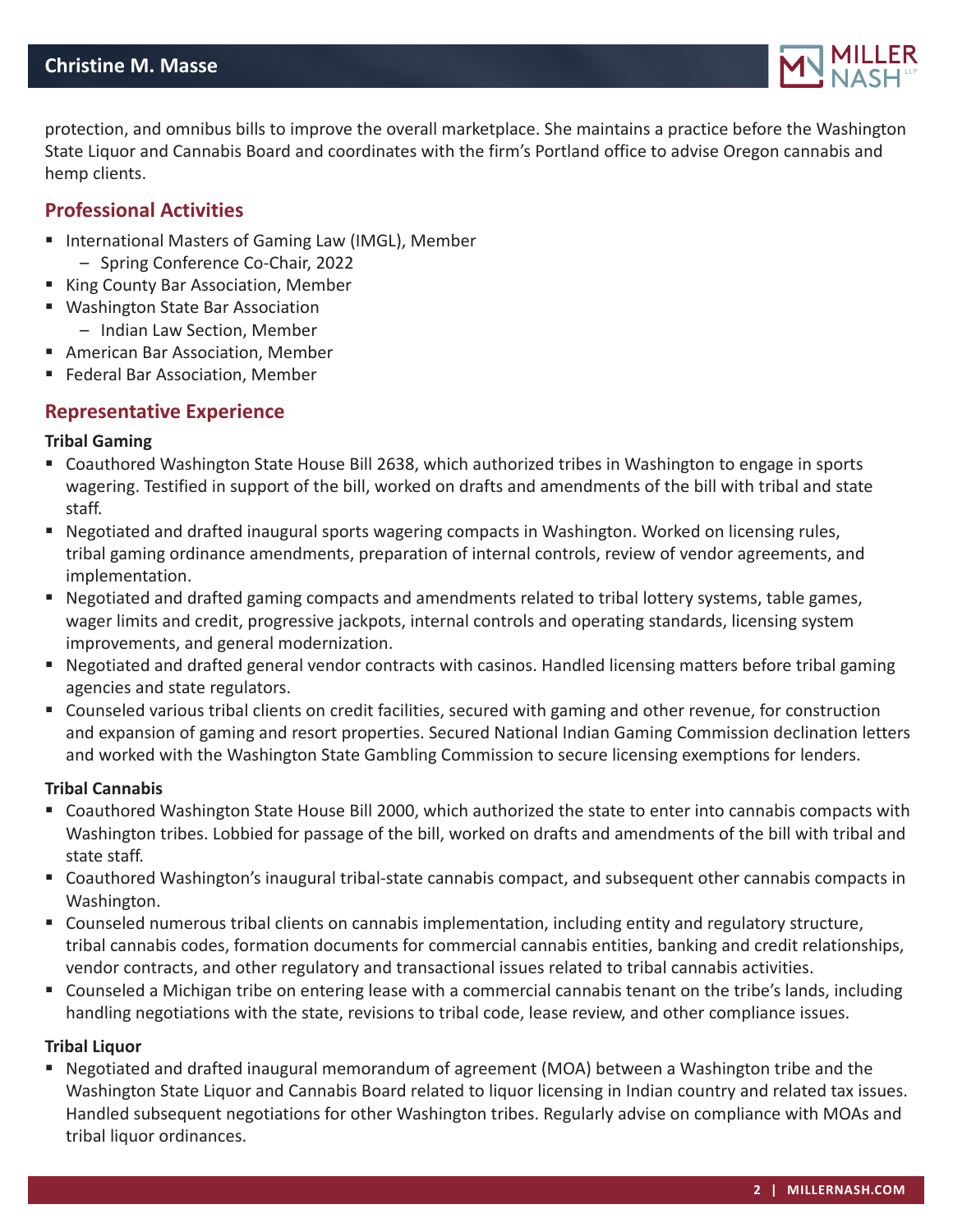

- Drafted liquor ordinances and advised on submittal for federal approval.
- Drafted agreement for construction and operation of distillery on tribal lands in wake of repeal of prohibition of tribal distilleries.

## **Commercial Cannabis—Government Relations**

- Coauthored Washington State Senate Bill 5318 to reform Washington State Liquor and Cannabis Board enforcement practices. Testified in support of the bill, worked on drafts and amendments of the bill with stakeholders and state staff.
- Coauthored Washington State House Bill 1794 to allow intellectual property licensing agreements in the cannabis industry. Testified in support of the bill, worked on drafts and amendments of the bill with stakeholders and state staff. Counseled clients in subsequently entering such agreements, compliance, and submission to Washington State Liquor and Cannabis Board.
- **Drafted legislation related to social equity programs, out of state ownership, and other Washington state** reform efforts.

#### **Commercial Cannabis—Regulatory**

- Provide strategic advice in defense of administrative violations including sale to minors, true party of interest, undue influence and unlawful practices, advertising, traceability, extraction equipment, packaging and labeling, pesticides, and other compliance violations.
- Served on various rulemaking stakeholder work groups to reform Washington State Liquor and Cannabis Board penalty grid as applied against cannabis licensees, to reform WSLCB's licensing practices for licensees, true parties of interest, and financiers, and to implement compliance checks and the WSLCB's compliance consultation program. Provided rulemaking comment on various open rulemaking, including original I-502 regulations.
- Counseled clients on administrative actions including edibles, packaging, and labeling reform; incorporation of cannabinoids, including Delta-8 THC and CBD, terpenes, and other substances into cannabis products; traceability; quality assurance testing, pesticides, and lab accreditation; and investment practices.
- Regularly work with clients to secure Washington State Liquor and Cannabis Board approval of various licensing changes including change of ownership, assumption of license, change of location and operating plan, approval of management and consulting agreements, approval of intellectual property agreements, financier applications, and other regulatory compliance inquiries.

## **Commercial Cannabis—Transactions**

- Managed \$80 million transaction for acquisition of contractual rights and intellectual property related to a Washington retailer.
- Assisted in cross-border transaction in acquisition of cannabis-related device manufacturer.
- Regularly counsel multistate operators (MSOs) regarding unique features of Washington State cannabis laws and regulations and structuring compliant transactions.
- Provided advice and counsel in sale of real estate assets to a cannabis REIT.
- Regularly assist in all manner of transactions including purchase and sale of cannabis inventory, specialized equipment, and other cannabis-related assets, acquisition and lease of cannabis real estate, lab services agreements, manufacturing agreements, management and consulting agreements, brand and trade secret protection.
- Prepare clients for acquisition, including business structure, corporate hygiene and governance, strategic advice and positioning, and diligence efforts.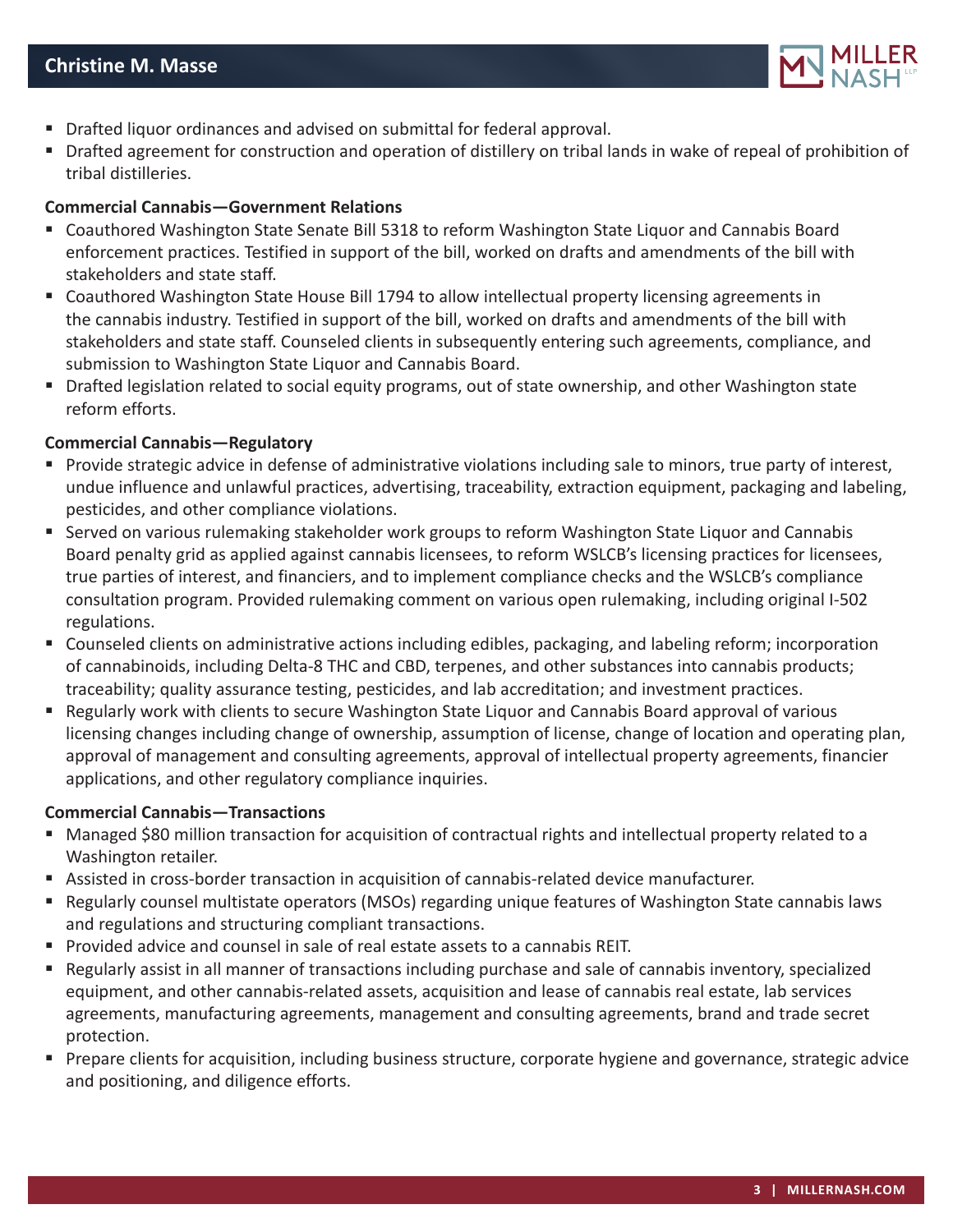

## **Commercial Cannabis—Ancillary Businesses**

- Counseled banks and credit unions on policies for accepting cannabis or cannabis-related deposits, best practices, and necessary reporting obligations.
- Advised software and technology companies on compliance for traceability, brokerage, quality assurance testing, point of sale, and other related functions and issues.
- Counseled product technology companies on licensing and compliance issues related to deployment of product tech in Washington cannabis market.
- Counseled testing lab on best practices, sample intake and maintenance, reporting requirements, and rulemaking engagement.
- Counseled real estate developers on property acquisition and transaction structure and compliance related to cannabis tenants.

#### **Hemp Businesses**

- **Provide regulatory guidance to businesses engaged in the cultivation, processing, distribution, and sale of hemp** and cannabidiol products under the Farm Bill and related state statutes.
- Monitor and provide guidance on U.S. Food and Drug Administration and Federal Trade Commission action as it relates to the marketing and sale of CBD products.
- **Drafted manufacturing and white labeling agreements and managed disputes and end of contract issues.**

# **Publications**

- "Not All Bets Are Off," Washington State Bar Association, *Washington State Bar News*, coauthor (Oct. 2020)
- "COVID-19: Cannabis Industry Resources," Miller Nash Graham & Dunn, coauthor (Mar. 2020)
- "Women Have the Skills Needed to Grow the Cannabis Industry," *Puget Sound Business Journal*, Special Report: Cannabis (July 2018)
- "Don't Forget Tourism," *Seattle Business* magazine, Economic Outlook feature (Jan. 2012)
- "Under Pressure: How Economic and Regulatory Strains Threaten to Undermine Tribal Gaming," Thompson Reuters/Aspatore, *Inside the Minds: Understanding Gaming Law Issues* (June 2010)

# **Presentations**

Chris is a frequent speaker. Following is a listing of presentations from the past five years.

- "Sports Betting," Northwest Indian Gaming Conference & Expo, copresenter (June 2022)
- "Unraveling the Technology Gordian Knot Hanging Over Indian Country: Innovations for Mobile Tribal Gaming Operations Arising from the Interplay Between the Wire Act, IGRA and UIGEA," IMGL, Spring Conference, moderator (Apr. 2022)
- "Exploring New Frontiers in Tribal Gaming: The Rise of Tribal Sports Books and Esports Gambling in Indian Country," IMGL, Spring Conference, panelist (Apr. 2022)
- "Sports Betting: Washington State's New Compacts," The Seminar Group, Annual Northwest Gaming Law Summit (Dec. 2021)
- "Tribal Gaming Developments," IMGL, webinar, moderator (Oct. 2020)
- "State Legislative and Administrative Update," Washington State Bar Association, Annual Indian Law CLE (Sept. 2020)
- "Tips For the End of the World: Legal Challenges Around COVID-19," The Initiative, webinar (Apr. 2020)
- "Cannabis Issues Update," National Intertribal Tax Alliance, Annual Tax Conference, moderator (Aug. 2019)
- "Case Study: What Modern Compacts Can Look Like," Washington Indian Gaming Association, Northwest Indian Gaming Conference (June 2019)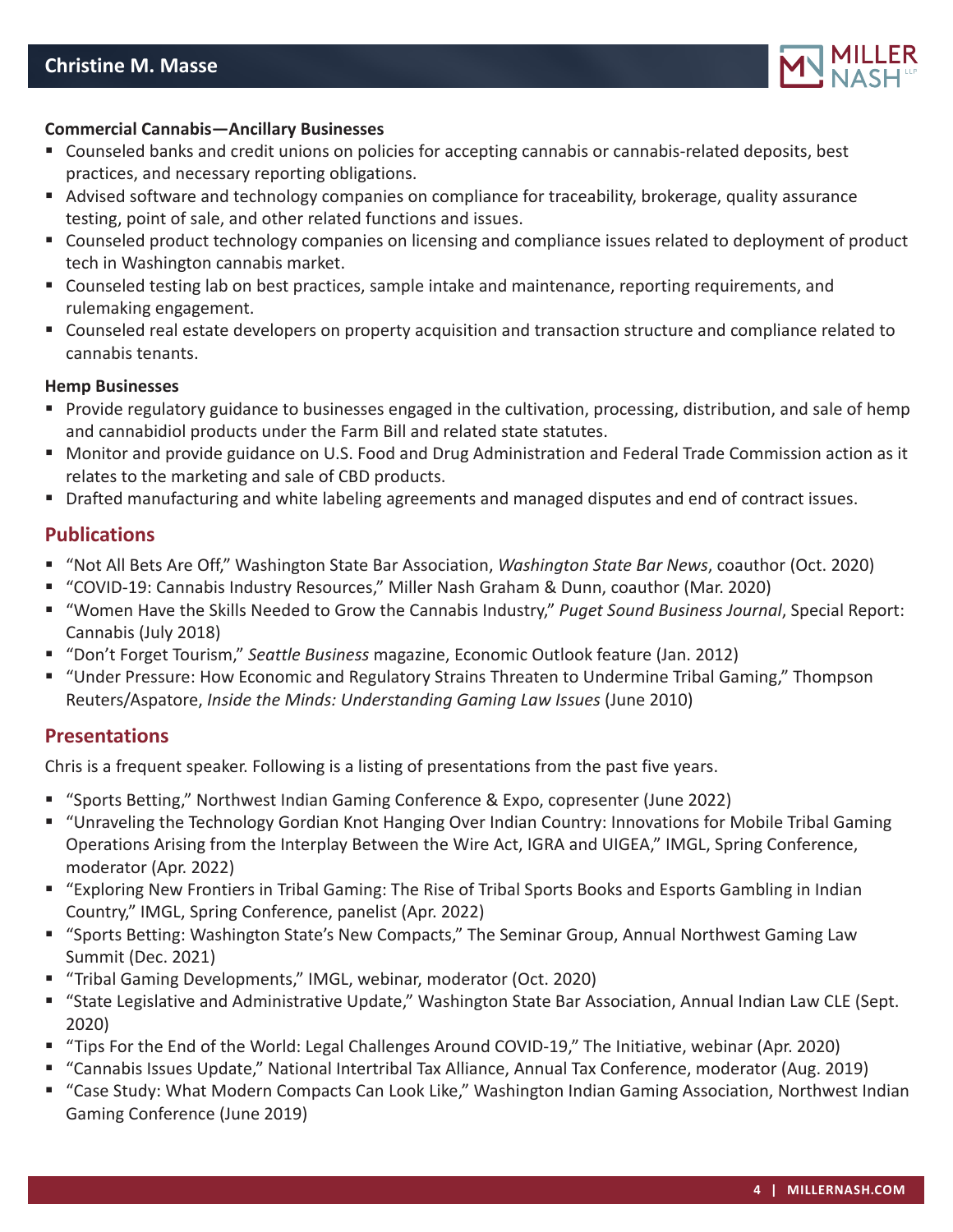# **Christine M. Masse**



- "Working With Your Attorney," The Initiative, Accelerator Program (Jan. 2019)
- "Navigating The Legal Side of Cannabis," LemonHaze Cannabis Convention (Oct. 2018)
- "Unlocking Washington's Value: How Current Law Restricting Capital Investment is Holding Washington's Industry Back," Washington CannaBusiness Association, Policy and Leadership Seminar (Oct. 2018)
- "Marijuana and Liquor Regulation in Indian Country," University of Washington School of Law, 31st Annual Indian Law Symposium (Sept. 2018)
- "Washington State Tribal CFO Roundtable Series," Moss Adams (June 2018)
- "Marijuana Money: What are the Compliance Issues?" Washington Indian Gaming Association, Northwest Indian Gaming Conference, moderator (June 2018)
- "Recent Court Decisions in Indian Country: Lewis, Patchak, Carcieri and Beyond," American Bar Association and International Masters of Gaming Law, Gaming Law Minefield Conference (Mar. 2018)
- "Advising Clients in a Vigorously Regulated Environment," University of Washington School of Law, Cannabis Law Seminar (Nov. 2017)
- "Tribal Bands—Regulating Sovereign Nations," State Liquor Administrators, Central/Western Regional Conference (Oct. 2017)
- "Cashing in on Cannabis: Compliance, Banking, and Cash Management Business Panel," CannaCon, Seattle (Feb. 2017)
- "Business of Cannabis Panel," *Portland Business Journal*, Power Breakfast (Jan. 2017)
- "Policy & Politics Panel," Washington Cannabis Summit (Jan. 2017)
- "Fantasy and Amusement Gaming: Washington State Developments of National Implication, " The Seminar Group, 14th Annual Northwest Gaming Law Summit (Dec. 2016)
- "Cannabis on Tribal Lands," The Seminar Group, Medical and Recreational Marijuana seminar (Nov. 2016)
- "Women's CannaLaw Panel," Seattle University School of Law, Cannabis Law Society, panelist (Nov. 2016)
- "Business Development," Seattle University School of Law, Fourth Annual Northwest Marijuana Law Conference (Nov. 2016)
- "The Gray Market of Gaming," Washington Indian Gaming Association, Northwest Indian Gaming Conference (July 2016)
- "The Legal Practice of Marijuana," University of Washington School of Law, Marijuana Policy in Washington State: Moving Forward (June 2016)
- "Tribal-State Gaming Compact Hot Topics," International Masters of Gaming Law, 2016 Spring Conference, panelist (Apr. 2016)
- "Commercial Best Practices: Contracts," Washington State Bar Association, Marijuana Law: Changes in Regulation and Best Practices CLE (Apr. 2016)

# **Recognition & Honors**

- Recognized as a "Leader in Their Field" by *Chambers USA* for Cannabis Law, 2021
- Selected for inclusion in *The Business Journals'* Top 100 Influencers: Law list, 2019
- Selected for inclusion as a Washington Super Lawyer, 2015-present
	- Top 50 Women Washington Super Lawyers, 2020-present
	- Selected as a Rising Star, 2005-2014
- Selected for inclusion in *The Best Lawyers in America®* (Seattle, WA)
	- Gaming Law, 2013-present; "Lawyer of the Year," 2014, 2017, 2019
	- Native American Law, 2017-present; "Lawyer of the Year," 2018